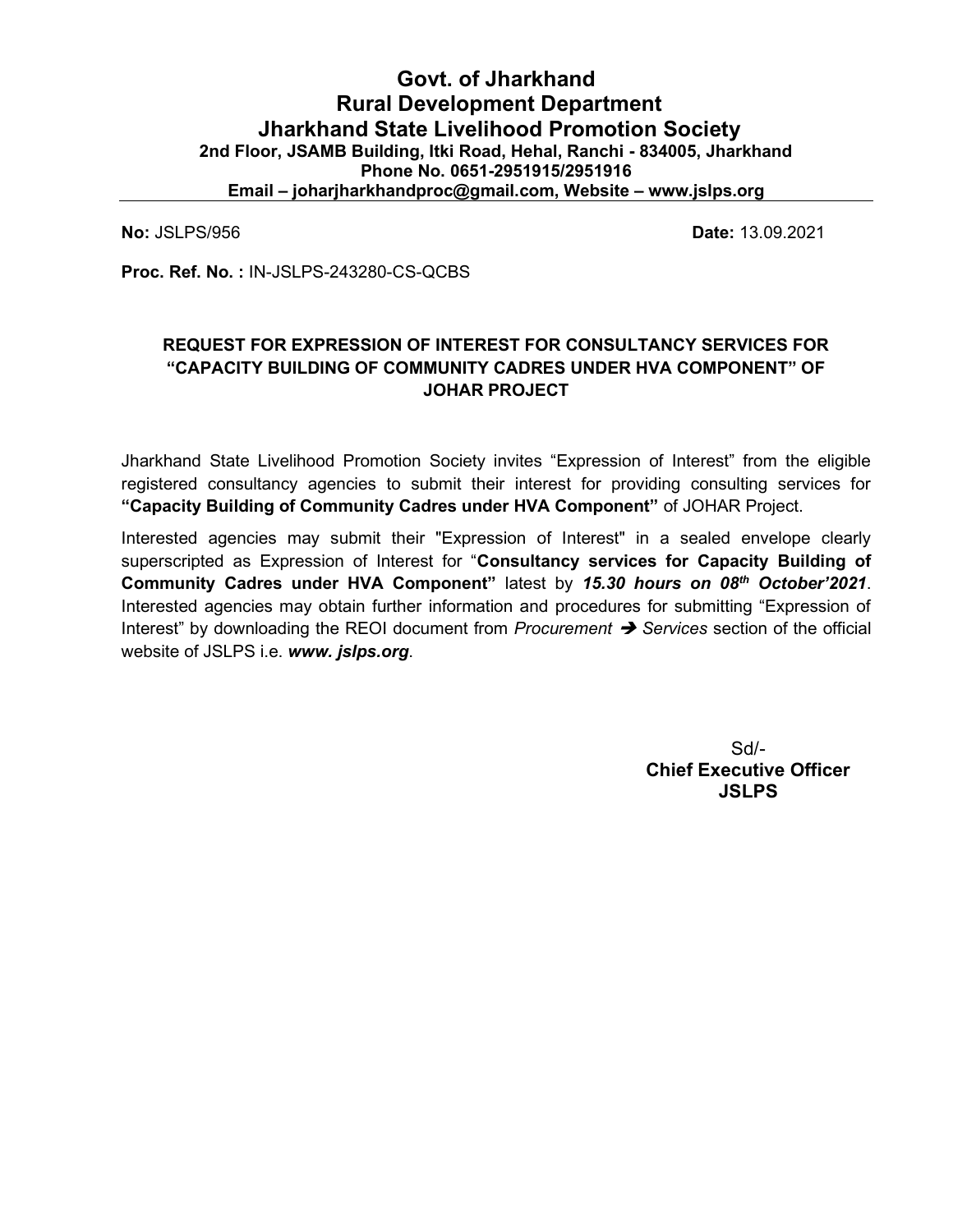# Govt. of Jharkhand Rural Development Department Jharkhand State Livelihood Promotion Society 2nd Floor, JSAMB Building, Itki Road, Hehal, Ranchi - 834005, Jharkhand Phone No. 0651-2951915/2951916 Email – joharjharkhandproc@gmail.com, Website – www.jslps.org

No: JSLPS/956 Date: 13.09.2021

**Proc. Ref. No. : IN-JSLPS-243280-CS-QCBS** Loan No. : 8757-IN

#### REQUEST FOR EXPRESSION OF INTEREST FOR CONSULTANCY SERVICES FOR "CAPACITY BUILDING OF COMMUNITY CADRES UNDER HVA COMPONENT" OF JOHAR PROJECT

#### (CONSULTING SERVICES – FIRM SELECTION)

Assignment Title: Hiring of Consultancy Services for Capacity Building of Community Cadres under HVA Component of JOHAR Project.

The project titled Jharkhand Opportunities for Harnessing Rural Growth (JOHAR) implementing through Jharkhand State Livelihood Promotion Society functioning under Rural Development Department, Govt. of Jharkhand financing from the World Bank toward the cost of implementation of the Project and intends to apply part of the proceeds for consulting services.

The consulting services ("the Services") include hiring of Technical Support Agency (TSA) for Capacity Building of Community Cadre under HVA Component of JOHAR Project for a period of eighteen months subject to extension of further period based on the performance of the TSA and requirement of JSLPS. The details activities are mentioned in the draft Terms of Reference (Annexure – B).

Jharkhand State Livelihood Promotion Society (JSLPS), now invites eligible consulting firms("Consultants") to indicate their interest for providing the services. Interested Consultants should provide information demonstrating that they have the required qualifications and relevant experience to perform the services.

The short-listing criteria are as follows.

- a) The agency should have an independent legal existence, registered under the applicable Act. [Submit proof of Registration Certificate, Articles and Memorandum of Association].
- b) The agency should have prior experience & expertise in the field of Agriculture in large scale in Government Sectors or any other externally aided projects.
- c) The agency should have minimum 3 years of experience in the field of agriculture or similar assignments.
- d) The Agency should have an annual average turnover of minimum Rs. 11.00 crore or more during last three financial years and preferably a positive net worth. Out of the total turnover, at least Rs. 5.50 crore should be from Agricultural assignments only [Relevant documents viz, audited financial statements and a certificate from Charted Accountant in support of satisfying the criteria should be submitted].
- e) Experience of at least two similar natures of assignments including experience in AI based pest & disease advisories in horticultural crops undertaken in areas specific to the proposed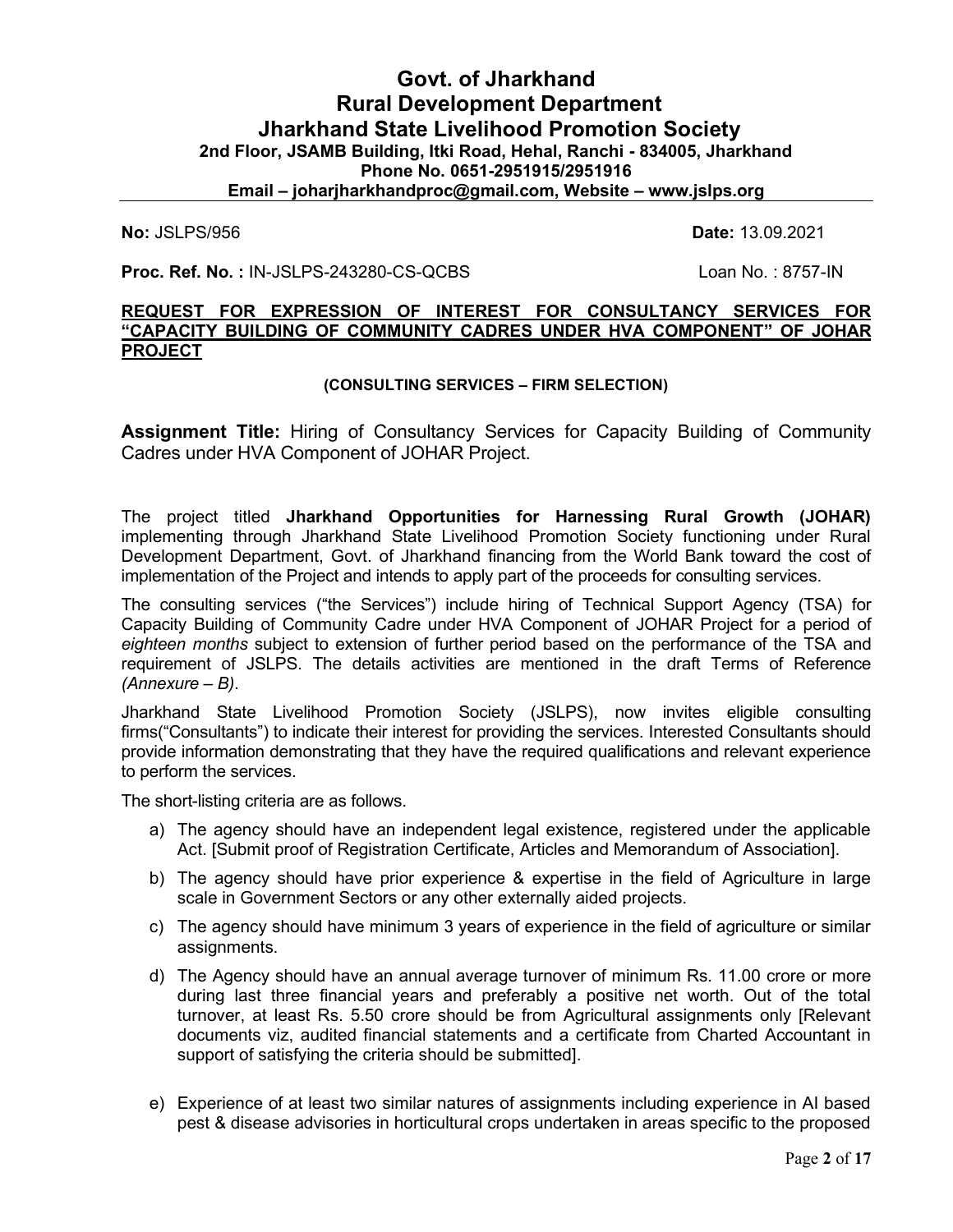assignment. Experience in government sector/externally aided projects/livelihood sector may be preferred.

f) The agency should have a well-qualified and sufficiently experienced faculty, in house or should be in a position to commit about their own network/association.

Interested firms may submit their application expressing interest in the prescribed Performa annexed herewith [Annexure-A] in sealed envelope with each page of the application signed by an authorised signatory, including the pages comprising the annexure.

The attention of interested Consultants is drawn to paragraph 1.9 of the World Bank's Guidelines: Selection and Employment of Consultants under IBRD Loans and IDA Credits & Grants by World Bank Borrowers (January 2011 revised July 2014) ("Consultant Guidelines"), setting forth the World Bank's policy on conflict of interest. In addition, please refer to the following specific information on conflict of interest related to this assignment: conflict between consulting activities and procurement of goods, works or non-consulting services; conflict among consulting assignments; and relationship with Borrower's staff.

Consultants may associate with other firms in the form of a joint venture or a sub consultancy to enhance their qualifications. The submission should clearly indicate the type of association whether a JV or sub consultancy

A Consultant will be selected in accordance with the Quality & Cost Based Selection (QCBS) method set out in the Consultant Guidelines.

Expressions of interest (in prescribed format) must be delivered in a written form only to the address below by person or through postal/courier services latest by 15.30 hours of 08th October'2021 by super-scribing/marking the envelope as "Request for Expression of Interest for Capacity Building of HVA Cadre under JOHAR" at the following address. Please note that EOIs shall be accepted by the aforesaid methods only within the stipulated period of submission.

## Address:

The Chief Executive Officer, Jharkhand State Livelihoods Promotion Society 2nd Floor, JSAMB Building, Itki Road, Hehal, Ranchi - 834005, Jharkhand Phone No. 0651-2951915/2951916 Email – joharjharkhandproc@gmail.com

> Sd/- Chief Executive Officer **JSLPS**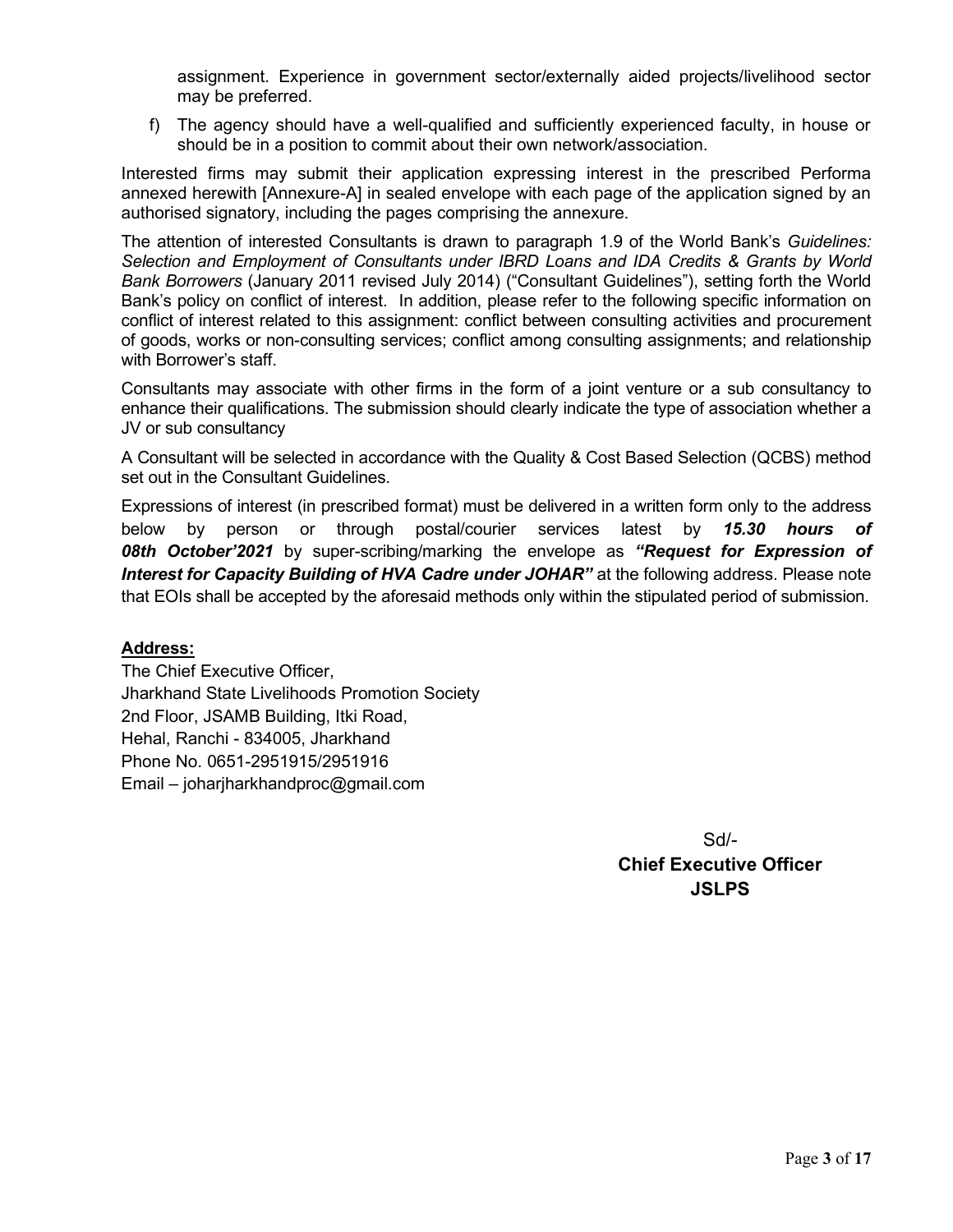Attachment 1: Format for Submission of Information to JSLPS, Ranchi to provide consultancy services for undertaking Capacity Building of Cadres under HVA Component of JOHAR Project.

A - Consultant's Company Profile [Maximum 2 Pages] 1. Organizational Provide a brief description of the background and organization of your firm/entity. The brief description should include: • Ownership details Date and place of incorporation of the firm, • Objectives of the firm, Availability of appropriate skills among staff. 2. Financial: (Minimum average annual Turnover of at least Rs. 11.00 Crore during last three financial years required. Provide the turnover of the on the basis of the audited accounts of the previous three financial years in Indian Rupees. 2017-18 2018-19 2019-20 B - Consultant's Experience [Maximum 15-20 pages] 1. As described under shortlisting criteria (c), experience of working in Government or any other externally funded agencies in India. At least 3 years' experience required. Please provide details of up to 10 such assignments (you may add more rows). Name of Vame of Services provided Client and **Country** Duration of Assignment Value of Contract (in INR) 2. Experience in area described under shortlisting criteria (e) in India. At least 2 projects' experience required. Please provide details of up to 10 such assignments (you may add more rows) Name of the **Client** (GoI/Externally Aided Project) Nature of the assignment (Agricultural or similar assignments) Location and coverage (entire state, country, etc.) Duration of Assignment (In month) Value of Contract (Rs. In Lakh) Please enclosed copy of the contract as evidence

#### Submission Requirements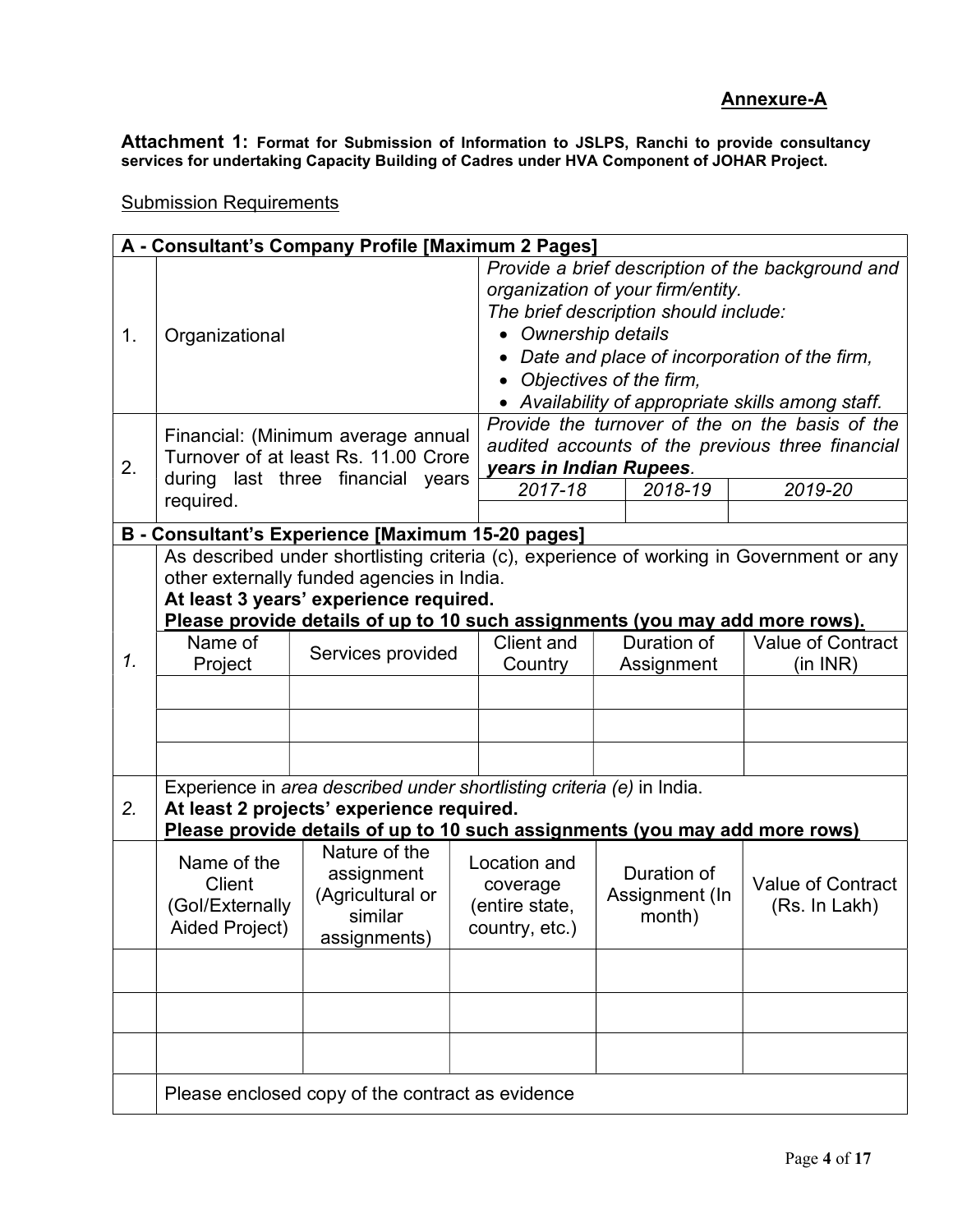| 3. | Two Experts to be proposed with experience Development Sector or Externally Aided<br>Project in the areas of Agriculture or similar nature of works at-least for a period of 3<br>years. Detailed CVs are not required at REOI stage, which will be submitted if the<br>agency qualify for RfP stage.<br>Among other information, the brief CVs should include the following information in the<br>following format: |                                                                                                            |                         |                                          |
|----|----------------------------------------------------------------------------------------------------------------------------------------------------------------------------------------------------------------------------------------------------------------------------------------------------------------------------------------------------------------------------------------------------------------------|------------------------------------------------------------------------------------------------------------|-------------------------|------------------------------------------|
|    | Name of the proposed Expert                                                                                                                                                                                                                                                                                                                                                                                          |                                                                                                            |                         |                                          |
|    | Designation                                                                                                                                                                                                                                                                                                                                                                                                          |                                                                                                            |                         |                                          |
|    | Experience of 3 years in Development Sectors or any externally aided projects                                                                                                                                                                                                                                                                                                                                        |                                                                                                            |                         |                                          |
|    | Name of Project                                                                                                                                                                                                                                                                                                                                                                                                      | Design and<br>implementation of<br><b>Agricultural Projects</b><br>or similar type of<br>works experience. | <b>Client and State</b> | Duration of<br>Assignments (In<br>month) |
|    |                                                                                                                                                                                                                                                                                                                                                                                                                      |                                                                                                            |                         |                                          |

If the Consultant has formed a consortium, all the above details of each member of the consortium and the name of the lead partner, shall be provided.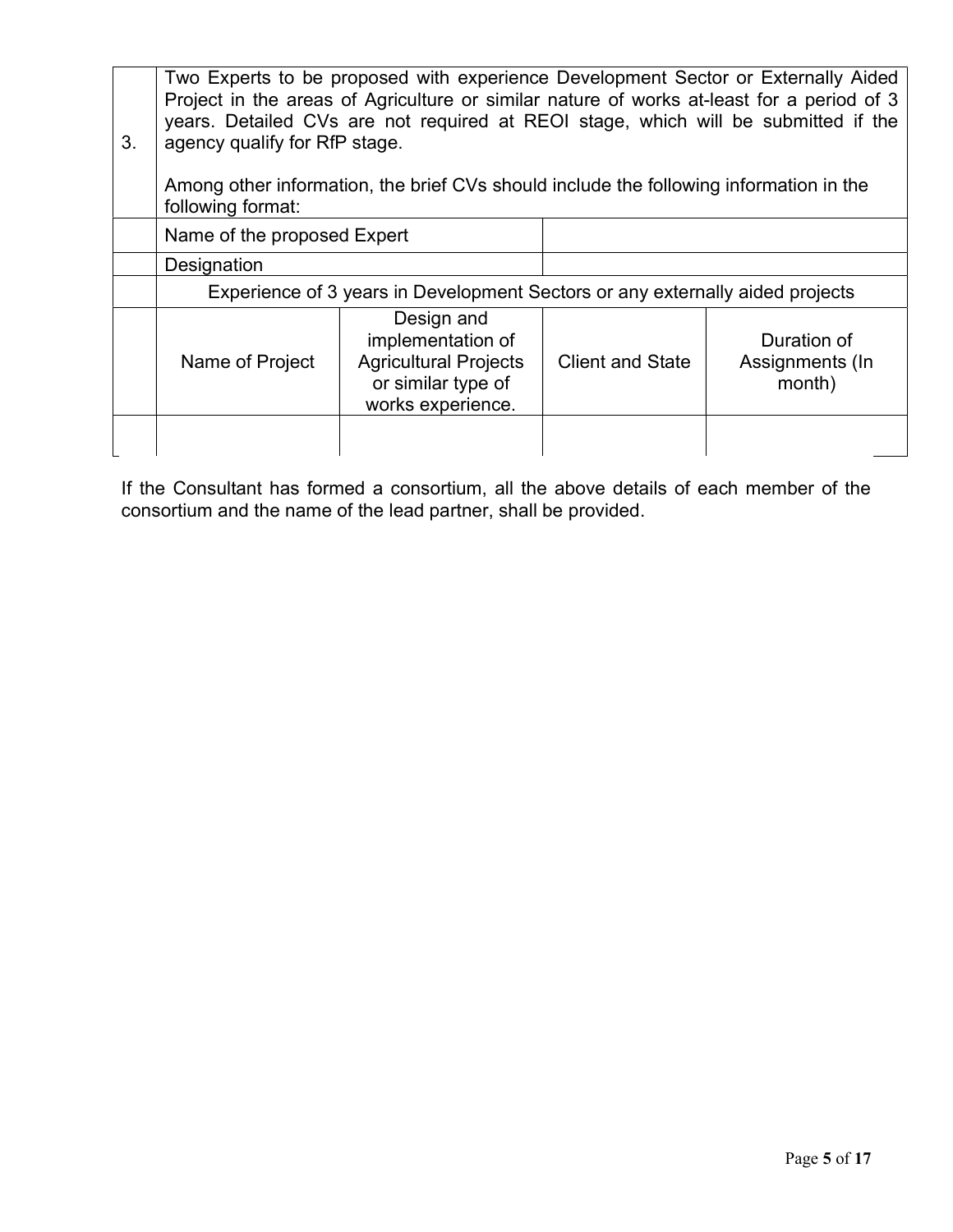# Annexure –A (1)

## **Declaration**

Date:  $1/2$ 

## To whom so ever it may be concern

I/We hereby solemnly take oath that I/We am/are authorized signatory in the firms/ Agency/ Institute/ Company and hereby declare that "Our firms/ Agency/ Institute/ Company do not face any sanction or any pending disciplinary action from any authority against our firms/ Agency/ Institute/ Company or partners." Further, it is also certified that our firm has not been blacklisted/debarred by any government or any other donor/partner organization in past.

In case of any further changes which effect of this declaration at a later date; we would inform the JSLPS accordingly.

Authorized Signatory

(with seal)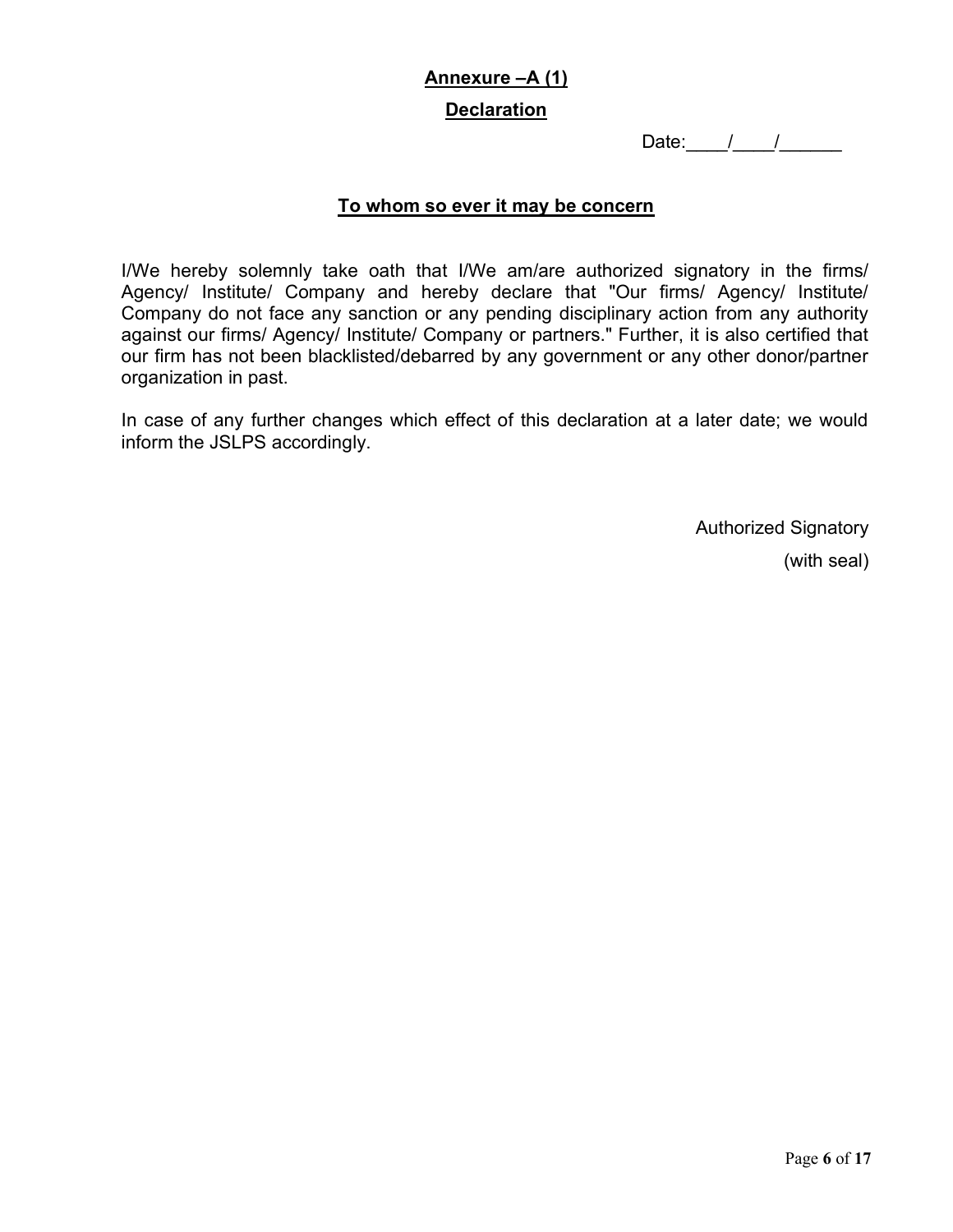## DRAFT TERMS OF REFERENCE (TOR) FOR HIRING OF CONSULTING SERVICES FOR CAPACITY BUILDING OF COMMUNITY CADRES UNDER HVA COMPONENT OF JOHAR PROJECT.

## 1) Background:

Jharkhand State Livelihood Promotion Society (hereafter JSLPS) is implementing Jharkhand Opportunities for Harnessing Rural Growth Project (hereinafter JOHAR project) in 68 blocks within 17 districts of the Jharkhand state. The primary project beneficiaries are the rural households, the majority of whom are women SHG members, including from SC, ST, smallholder and landless households in selected blocks of rural Jharkhand. Project interventions focus on implementing the sub-sectors of High Value Agriculture (HVA), livestock (small ruminants), NTFP and Fisheries for creating an income impact on the targeted households.

HVA is being implemented across 13 districts of Jharkhand covering 43 blocks and reaching out to more than 1,50,800 House Holds through 2760 Producer Groups (hereafter PGs).

## 2) Need for TSA for training of community cadres under HVA:

HVA domain objective is to promote sustainable production through productivity enhancement and building climate resilience into production systems through creating improved skills and capacities of rural poor. The HVA component, which caters around 75% of the JOHAR target, envisages increasing production of the PG member through right choice of crops in right agro-climatic conditions based on right PoP (Package of Practices) for Jharkhand state. In order to ensure consistent price of produce and also to create marketable surplus, at least 1 ton/ day at each PG level, a system of collective farming in a synchronized manner is being promoted through JOHAR.

The whole implementation system of HVA domain is through the pool of community cadres, who interact on day-to-day basis with PG members. Currently, there are two types of cadres who are supporting the HVA implementation.

**Aajivika Krishak Mitra (AKM)** – Each PG has been tagged with an AKM who provides hand holding support to PGs. AKM is responsible for initiating and motivating PG member to join High Value Agriculture and thereby in to crop planning based on JOHAR norms. Thereafter, AKM will help the PG members to adopt a series of activities that lead to substantial increase in their income.

Senior AKM - A senior AKM has been placed over 7 PGs, in turn 7 AKMs. The Senior AKM is a livelihood expert who apart from providing technical guidance to AKM also supports in all activities of marketing starting from input to output along with market related information to the PG members through the FPCs.

In order to have an efficient framework for upscaling the HVA outreach under JOHAR project, capacity of these above mentioned community based cadres of AKM and Sr. AKM needs to be further enhanced and improved. These community cadres working in HVA forms an important as well as the last mile link with the targeted beneficiaries. These community cadres are entrusted with the responsibility of disseminating HVA principles and scientific PoP amongst the targeted community. Hence, it is important that the community cadres have the requisite skills & knowledge to upscale HVA in the targeted areas of JOHAR. The recent study done by M&E team of JOHAR has clearly spelt out the need for building the capacities of community cadres in core agriculture sector in a phased manner to ensure that PGs are able to perform as per the requirement of the project.

Moreover, JOHAR block level staffs (BPOs & FTCs) are engaged in multi-domain activity hence it becomes difficult to explicitly focus on timely implementation of HVA sub-component. Thus, it is very much important and required that a systematic and concerted effort is being taken up by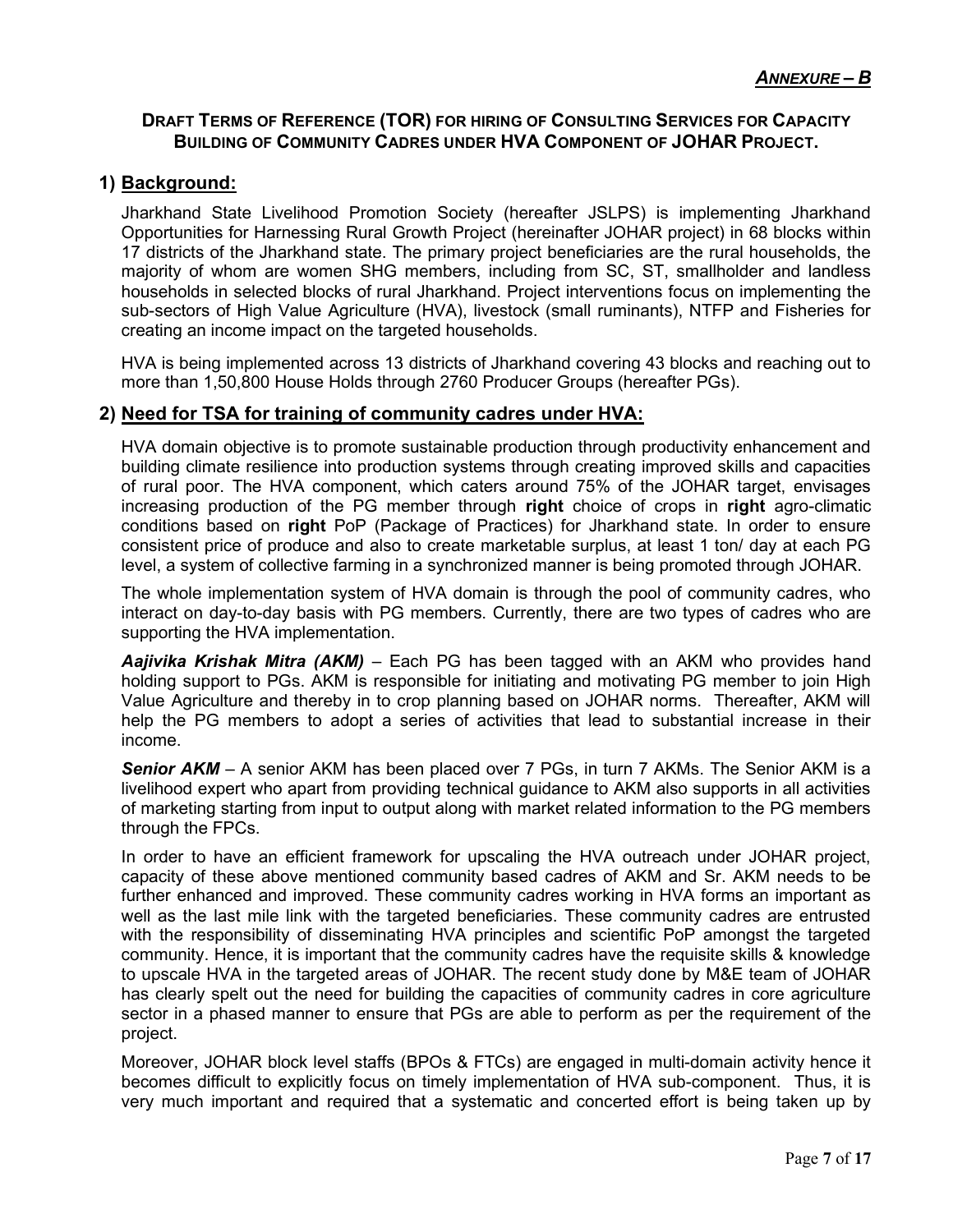enhancing the capacities of cadres so that they can perform timely and seasonal activities on their own. HVA domain will reach out to 80% of the PGs and 75% of the HH in the JOHAR project.

In addition, the JOHAR aspires to certify each cadres involved in HVA work through the Agriculture Sector Skill Council working under MSDE, GoI and therefore it is becomes mandatory that a rigorous training for cadres of HVA blocks are being taken up.

Moreover, it is well known fact that majority of the activities in agriculture is time bound, it is important that the farmers are provided with timely information to maximize gains. Secondly, Agriculture has a very close relationship with weather, thus it is very much required that the farmers are being equipped with forecast related to weather, pest incidence, temperature fluctuations etc so that necessary precautions can be taken up at field level. Therefore, periodic weather forecast will be shared in-house by JSLPS. However, current proposal intends for adoption of timely pest and disease control measures to help farmers reduce losses through an automated response model.

Hence, it is important that an agency, relevant for Jharkhand state is hired for systematic and timely training of Community cadres on different subcomponents of HVA along with implementation of automated response system for pest and disease attack.

## 3) Objective of the Assignment:

The project objective is to promote sustainable production system through productivity enhancement, building resilience into production systems and creating improved skills and capacities of rural poor engaged in farm based livelihoods by delivering them with timely synchronized information which results in improvement in their incomes.

#### The explicit objectives of the TOR are: -

- a) Develop the knowledge and skill capacity of HVA community cadres on HVA concept, Crop Planning, crop based scientific PoP, Setting up of demonstration plots and Farmer Field School (FFS) for HVA targeted area
- b) Establishing 440 Agro-entrepreneur in JOHAR targeted area.
- c) Establishing automated system for timely response of pest and disease attack along with market linkage facilitation

#### The components of the assignment will therefore be detailed as follows;

- a) Training on HVA Concepts- The aim of this component is to provide information, knowledge and skills such that 3100 HVA community cadres are fully equipped with the concepts of Collective and synchronized farming practices. The training expenses will be borne by TSA and will enable cadres to motivate PG members to do collective farming resulting in substantial unit cost reduction at individual HH level. Moreover, training on crop planning and synchronized farming practices will help cadres to promote batch wise farming at PG level, which in turn will not only help them to reach 1 ton production per day but also in turn help them to avoid glut situation in the market.
- b) Training on Crop Production Technologies- This component will equip the 3100 cadres with knowledge and skill sets for promoting and cultivating relevant three selected crops in that block. The training expenses will be borne by TSA, which will enable these cadres to disseminate relevant training to all the PG members. Adoption of scientific PoP with same set of inputs will help PGs to target markets and fetch better prices of the produce. The TSA will primarily organize these trainings at block level with a mix of both theoretical and on-field trainings. Post this training, certification for Master Trainer will be done. It is envisaged that these training will lead to development of at least 5 Master Trainers across block, duly certified by MSDE, Govt of India (ASCI certification), who can take forward these trainings.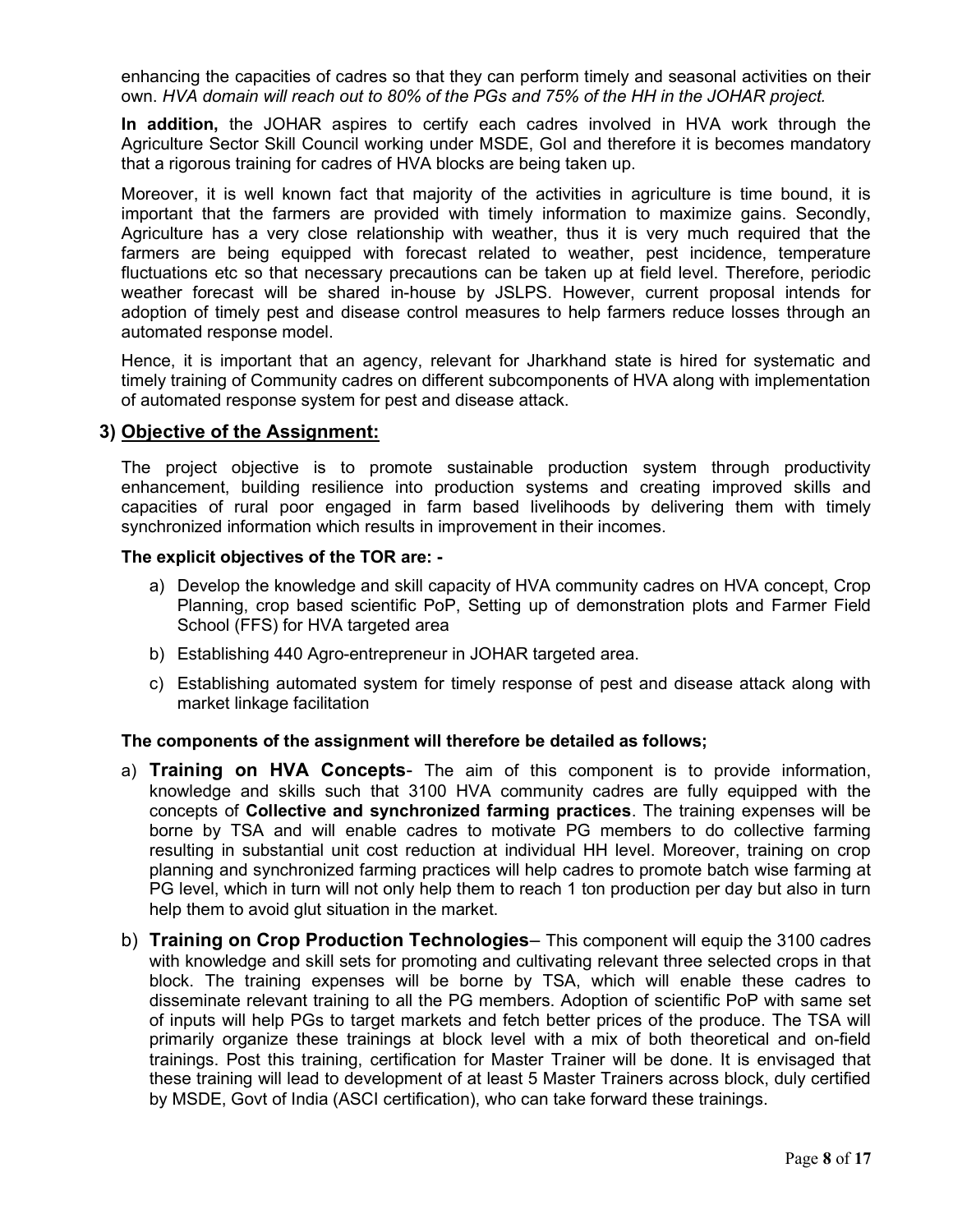- c) Setting up demonstration plot and farmers field school- In order to demonstrate the benefits of adoption of scientific PoP, field level demonstration plots have to be established in each cropping season. The TSA will provide the handholding institutional and technical support in establishing at least 2 demonstration plots in each season in every HVA PGs. The cost towards establishing these demonstration plots will be borne by JOHAR. Further, each demonstration plots will act as site for the farmer's field school for promoting the cross-learning events. The establishment of demonstration plots and farmers field school will follow the Standard Operating Procedure (SOP) developed under JOHAR.
- d) Post the training of HVA concepts and crop production technologies, certification for HVA community cadres will be done. It is envisaged that these training and certification will lead to development of at least 5 Master Trainers across each JOHAR's block, duly certified by MSDE, Govt of India (ASCI certification), who can take forward these trainings independently after the assignment.
- e) Training of Entrepreneur – The component will help in selection and development of 440 Agri Entrepreneur (hereinafter AE) who by virtue of its business will provide all the necessary input and information to the individual HHs. An AE as envisaged in JOHAR project is positioned as a service agent for Agriculture. Each Agri-Entrepreneur will deal with 350-400 farmers covering 6-7 villages. FPCs through AEs will offer input farm advisory, facilitates credit, insurance solutions and assured linkages to markets for the farmer. AEs on behalf of FPC will provide end-to-end agriculture services required by the farmer at their doorstep, farmers exhibit loyalty and continue to engage and attain services from AE. The market led services of AEs will be integrated with the Farmer Producer Company. While increasing incomes of the farmers through one step at a time, the objective is to be able to become a one-stop solution for all the Agriculture needs of the farmers in those 6-7 villages.
- f) Automated pest-disease identification and remedial system along with market **linkage facilitation** – The component will develop and operate an automated system through which timely advice can be sent to the household in case of any pest and disease attack. The TSA need to provide a smartphone "pest and disease app" to raise queries on behalf of farmers in the event of a pest or disease attack in the local language and will be integrated with the existing HVA app. In the current phase, the piloting of automated pest and disease identification and remedial system will be done only in the districts of Ranchi and Ramgarh and on successful implementation by the TSA and if required by JSLPS management may be extended to all the 13 HVA districts.

In addition to the above, the TSA will also integrate their services to the existing HVA app to conglomerate the data: -

- (i) Input demand and Output consolidation at Sr AKM level for market facilitation
- (ii) Output forecast model based on Crop Monitoring data being filled by AKM. TSA may provide additional feature in to existing app of AKM to provide realistic advance estimate of production
- (iii) Data for Plot to be used for advance estimate needs to geo-tagged and the app should provide most convenient and economical path for vehicle movement

# 4) Scope of the Assignment:

The current TOR envisages training community cadres in to HVA concepts followed by basic crop PoP training and thereby leading to establishment of Agri Entrepreneurs. The assignment shall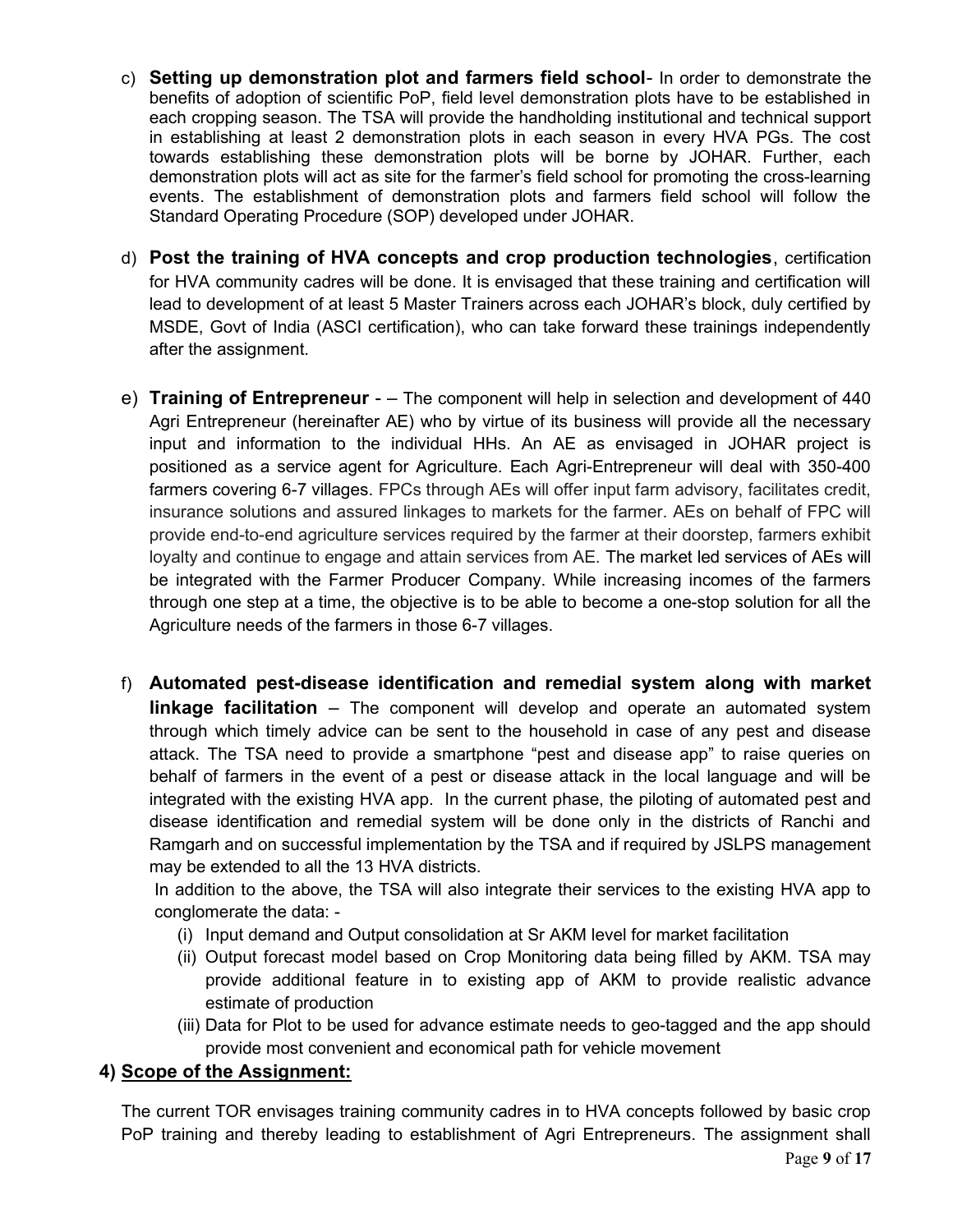cover all the community cadres spread over 43 blocks and 13 district of HVA domain under JOHAR. The training will be conducted at block level in a batch of 30-40 community cadres covering all the 43 HVA blocks.

## The details of the scope of work are given below:

# a) ToT of Trainer/ AEM

The ToT for the trainer/ Agri-Enterprise Mentor (AEM) will be organized to train these staff on the JOHAR HVA concept and the PoP being promoted by JOHAR. The training on HVA concepts (Non-Technical Part) and Technical aspect of HVA, viz the crop PoP and management practices will be organized by JOHAR. The AEMs should have necessary business and enterprise management concepts so that s/he is able to handhold and mentor the AEs.

# b) Capacity Building of Community Cadres

The TSA will train the community cadres across all the 43 HVA blocks. The training module will include both the class room and handholding practical training in the field. The TSA shall conduct pre and post assessment for each training and submit the report along with monthly report. The content of the training must be aligned with the content of the Qualification Pack (QP) titled 'Agricultural Extension Service Provider' (approved by MSDE, GoI) and will include;

- a) JOHAR HVA concept of Collective and Synchronized Farming 1-ton model
- b) Participatory Planning with farmers on HVA based on 0.3 acre land model
- c) Training on Technical aspect of HVA i.e. Package of Practices; Nursery Establishment and Management; Planting to Harvest activity and management; Soil testing; IWM; INM; IPM
- d) Handholding support to cadre for the entire crop cycle in different cropping seasons
- e) Develop understanding of HVA Cadres on different major weather forecasting parameters and its interpretation in respect to POP
- f) Establishing demonstration plots and organizing FFS
- g) Training on "Pest and Disease Smartphone app"
- h) Support with literature and communication materials in both printed & digital form

# c) Identification and Selection of Entrepreneurs:

The TSA shall conduct a well defined transparent process for selection of Entrepreneurs. The Entrepreneurs will be selected from the pool of Community cadres, who has successfully completed first level of training on HVA concept and crop production technologies. The selection process may comprise of both written and oral tests. Following factors may be considered in the selection of Agri-Entrepreneurs:

- a) Should belong to the same locality as the place of enterprise operations
- b) Self-farming
- c) Minimum education as 12th standard pass.
- d) Previous training in Agriculture, Agri-Diploma, is preferred.
- e) Self-motivated with strong ethics
- f) Risk-taking capabilities

# d) Capacity Building of Entrepreneurs:

The TSA will train 440 Entrepreneurs, duly certified by a relevant agency like NIRD&PR etc. that comprises of a practical and a theoretical approach to learning. The focus needs to be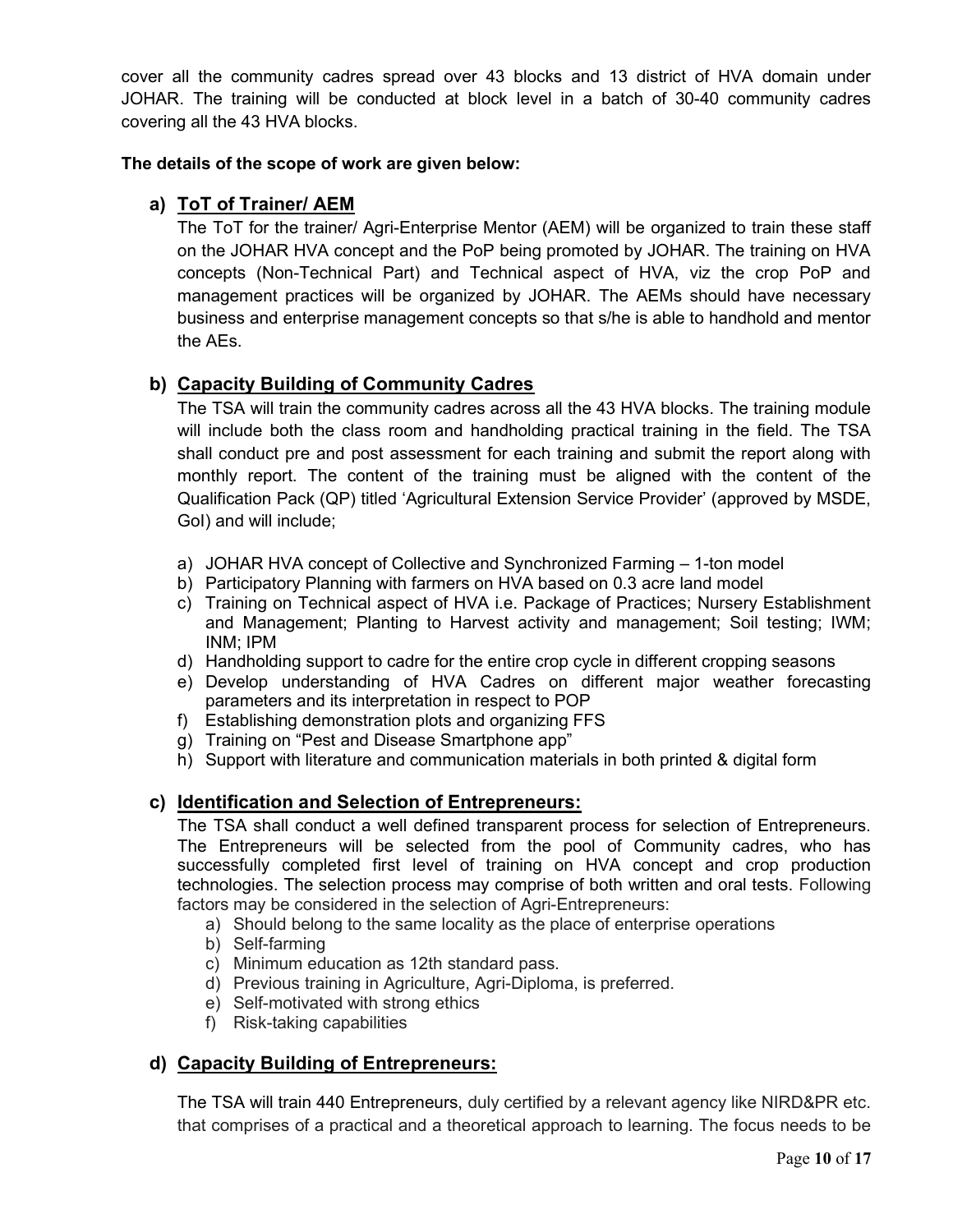given to local agronomy practices along with modules specific to progressive agriculture practices and fundamentals of business enterprises. An apprenticeship model or attachment of a new AE with an experienced AE may be carried out for facilitating on the job experience. On an average the training should be a judicious mix of class room training; exposure visits and on-the job training with existing AEs. The TSA shall use digital platform to extend its outreach to the beneficiary HHs and should integrate its platform with the existing app of JSLPS.

The cost of this training will be borne by the TSA and an indicative list towards content of the training includes: -

| SI. No.     | Topics                                                           |
|-------------|------------------------------------------------------------------|
|             | Basics of Agriculture-Agronomy practices, Soil Health Management |
| $\mathbf 2$ | Management of Seedling Production Units                          |
| 3           | <b>Seed Production</b>                                           |
| 4           | Establishment of Backward & Forward Linkages                     |
| 5           | Sorting and Grading; Logistic Management                         |
| 6           | Farm Economics - Agri Finance& Crop Insurance                    |
|             | Act governing purchase of Agri-inputs in India                   |
| 8           | Enterprise and business management                               |

# e) Handholding and Mentoring of Entrepreneurs:

The TSA shall provide handholding and mentoring support to all entrepreneurs for at least a period of 12 months so that these entrepreneurs become self reliant and sufficient. The training and hand holding support of the Agri-Entrepreneurs should be aligned with FPC activities. The TSA shall arrange for a refresher training every 6 months. In terms of hand holding support, the TSA shall help the AEs in extending FPC services to each and every HHs and should primarily focus on imparting Farmer Training; Demand generation of Agri-Inputs; Credit facilitation; Crop production data and market intelligence; Market linkages; Crop Advisory and Extension Services; Crop Insurance; Seedling Raising; Farm machineries; Irrigation Linkages and Services.

# f) Automated pest-disease identification and remedial system along with market linkage facilitation –

A smartphone "pest and disease app" will be provided by the TSA for AKMs to raise queries on behalf of farmers in the event of a pest or disease attack in the local language.

The AKM or user should be able to enter crop and farm details, and photos and description of the attack on the plant and send to the back-end.

This should be continuously be reviewed by back-end agri-experts through an software platform and provide a remedial action (which is aligned to the project's POP as far as possible) on the treatment, the quantity and method of application and list of local brand names that are available from local retailers, adhering and conforming to World Bank environmental safeguard norms.

Turnaround time is within 24hours. Response should be sent through the AKM's app. Follow up calls by the agri-expert to help the farmer and AKM implement the recommendation may be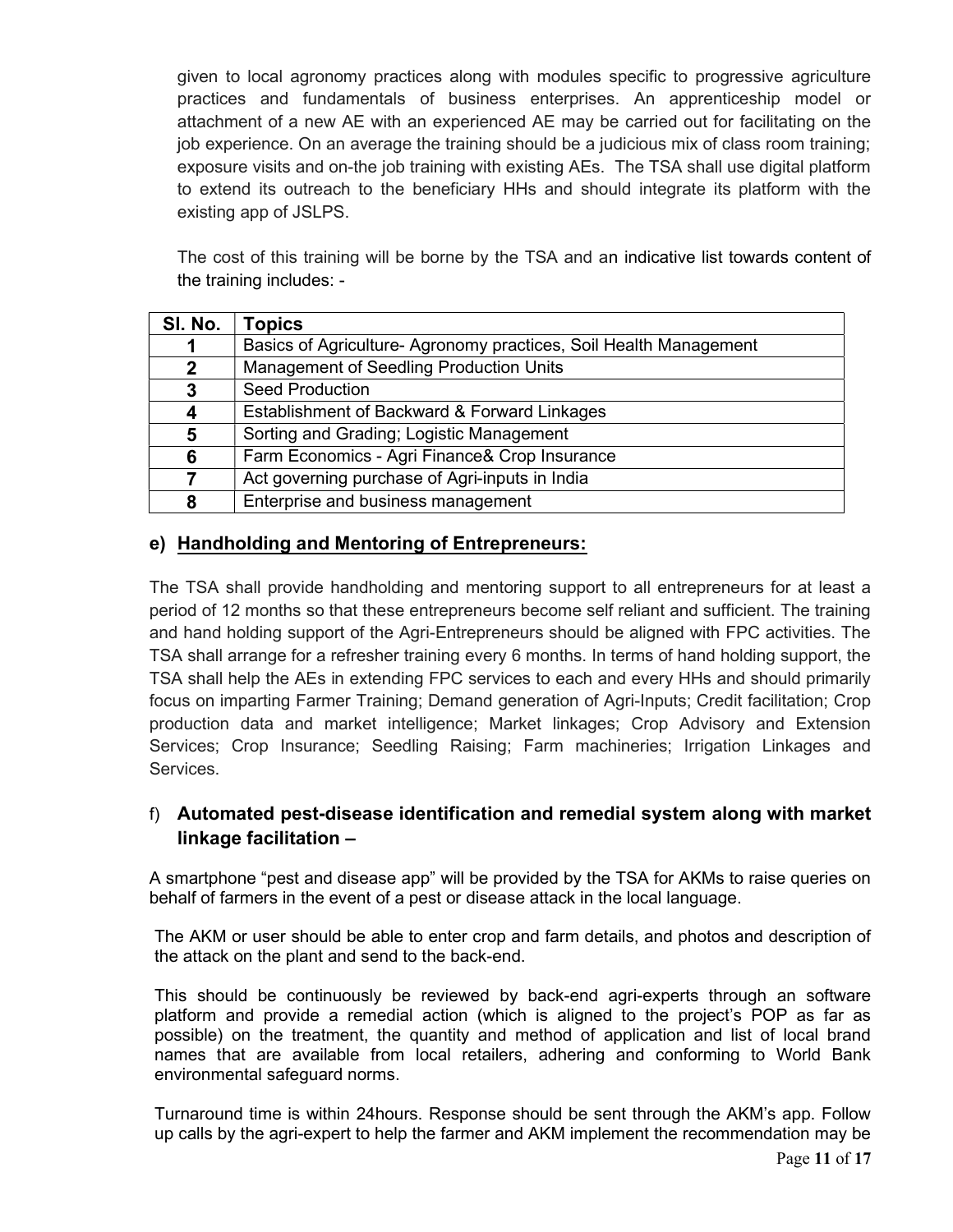done. In sum, the app and the platform should require the users to record action (query raised, solution received) and results of the recommendation (action taken and if the problem was solved and extent of damage). The service will be considered a success if all problems are solved with minimal crop loss.

Further in the case of pests and diseases that can spread easily, on receipt of a query from one farmer, app based warning should be sent to other farmers in the village or geographical area that are prone to a similar attack.

The crops for which pest/disease attacks queries are required are expected to be tomato, brinjal, okra, chilli, cauliflower, cabbage, bitter gourd, sponge gourd, French beans, etc. but will vary across the project and over time will also cover paddy and maize which are commonly grown. New crops may be added to the list as per the need of the project.

The TSA should be able to demonstrate the ability to tackle these. Post six months of manual remedial advisory, the TSA should automate the identification of selected pest/disease and remedial action advisory using prediction models, based on image recognition/ pre-defined algorithms needs to be put in place which do not require an expert's involvement. However, the accuracy of such automation should be demonstrated to the project. TSA will have access to farmer data, through an API based query build up system on to JSLPS database.

MIS reports should be made available to the project staff on the status of open queries raised and further action taken and such a database shall be maintained.

In addition to the above, the TSA will provide following feature in to the existing HVA app to facilitate the data generation, conglomeration and thereafter decision making: -

- (i) Input and Output consolidation at Sr  $AKM$  level for market facilitation  $-$  The app should consolidate the input demand of AKM falling under particular Sr AKM to enable timely input supply, cost reduction through collective purchase and facilitate adherence to POP.
- (ii) Output forecast model based on Crop Monitoring data being filled by AKM TSA may provide additional feature in to existing app of AKM to provide realistic advance estimate of production. A logical algorithm based on data facts and images of crop vegetative growth may be drawn for an output model.
- (iii) Data for Plot to be used for advance estimate needs to geo-tagged and the app should provide most convenient and economical path for vehicle movement - Supporting the above based output with geo-tagged plot, the app should deliver economical path for vehicle for collecting output for facilitate logistics, linkages with buyers and so on.

## (g) Back-end experts

The TSA need to contract agriculture experts to answer farmer raised questions. It is expected that there will be a higher demand on these agri-experts during pest and disease attack periods. Hence these experts may be engaged as and when needed to rationalize their costs, rather than retaining a dedicated team continuously.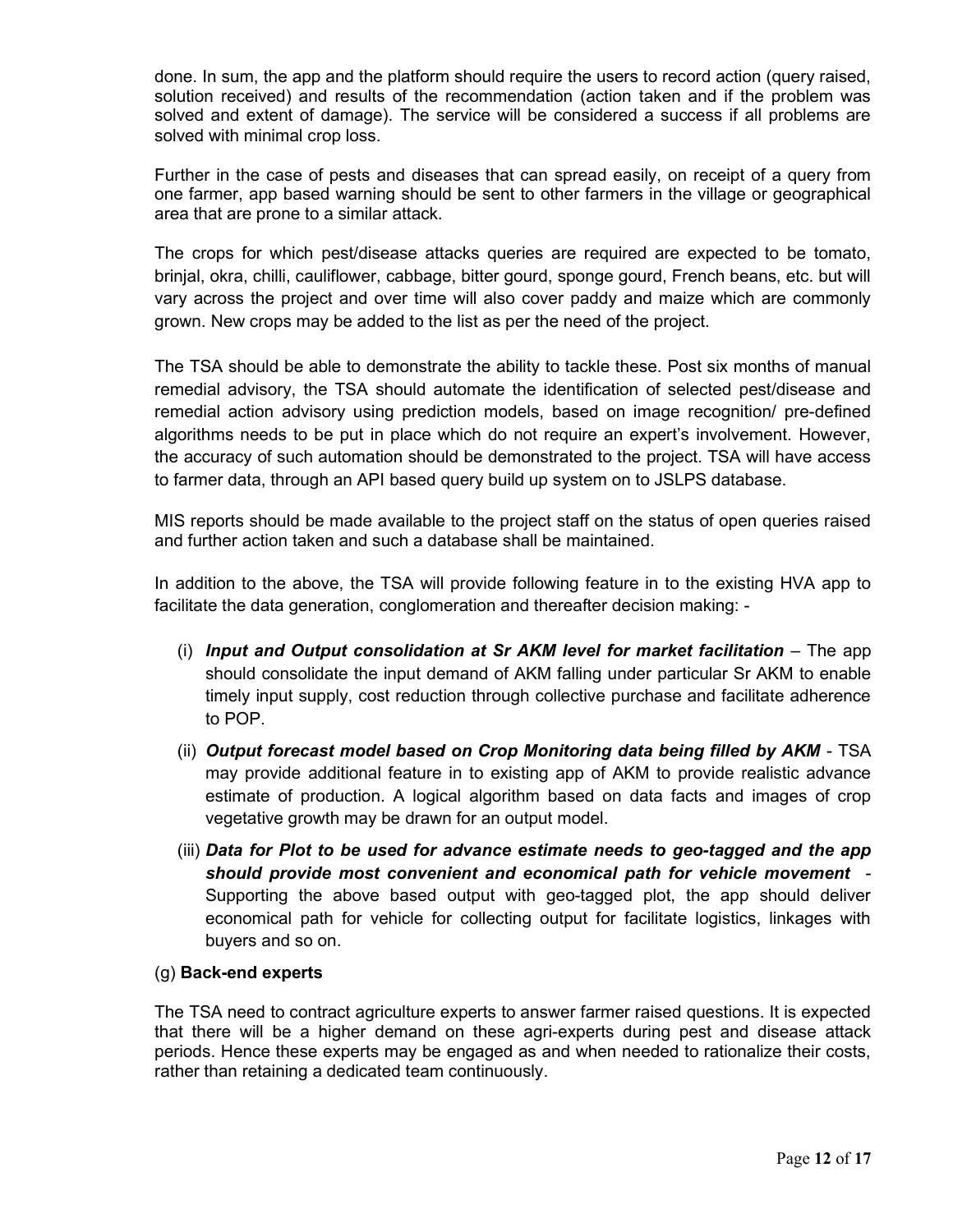## (h) IT integration requirements

The TSA must deliver the "pest and disease" smart phone app features. However it is to be added as menu features into the existing Swalekha app to avoid giving the AKM multiple apps. Hence the TSA must provide software developers to work cooperatively with the in-house IT team to add this app functionality into the existing Swalekha app.

Moreover data privacy laws prevent JSLPS from releasing farmer database to the TSA. Hence queries to the Swalekha database must be made by the app before sending out SMS to farmers and for the back-end agri-expert to view farmer details to resolve pest/disease attack query. Hence the integrated app should communicate to the TSAs back-end systems. Swalekha will provide Application Programming Interfaces to make these remote calls and sending SMSs. The cost of sending SMS will be borne by JSLPS.

# (i) USER INTERFACES AND REPORTING REQUIREMENTS

- 1. The TSA should conduct a requirements gathering session to create the reports for system users.
- 2. Client devices will be PCs, laptops and smartphones.
- 3. The AKM app should be designed for poor or no internet availability, in the local language, simple and icon based with minimal data entry and easy to use. The app should be lightweight to permit usage from internet bandwidth in remote areas through smart phones
- 4. SMS and voice messages (if required) to farmers should be sent in their local languages in a manner designed to maximize receipt and adoption.
- 5. Online reports for project staff to monitor progress, view the advisories being sent to farmers & the status of open queries raised by farmers and to view the adoption of these services.
- 6. All past advisories and data entered should be retrievable to enable the project to do accuracy assessments and for historical analysis

## (j) Training and support

The TSA is responsible for training all the end-users successfully until they are capable of correctly using the system (mobile app and browser interfaces) on their own, which are the AKM and project staff. Training of the users in using the system is a crucial activity that the TSA should not under-invest in. It does not stop with simply training the users but by taking responsibility for correct usage of the software by users. It is expected that the TSA's field staff will provide ongoing support in the first two seasons of a new geography to support AKM and to get feedback from the farmer and AKMs to improve the quality of service. After the first two seasons the AKM is expected to have sufficient proficiency with the service and the services stabilized hence needing fewer field staff to be deployed by the TSA.

#### (K) OUTREACH AND LOCATIONS

| <b>Season</b>                                         | Kharif 2022 | <b>Rabi 2022</b> | <b>Zaid 2023</b> |
|-------------------------------------------------------|-------------|------------------|------------------|
| Nos of district                                       |             |                  |                  |
| No. of blocks                                         |             |                  |                  |
| No. of app users AKMs                                 | 350         | 350              | 350              |
| No. of app and web users (Project Staff)              | 50          | 50               | 50               |
| Total no. of targeted farmers in the service villages | 30000       | 20000            | 12000            |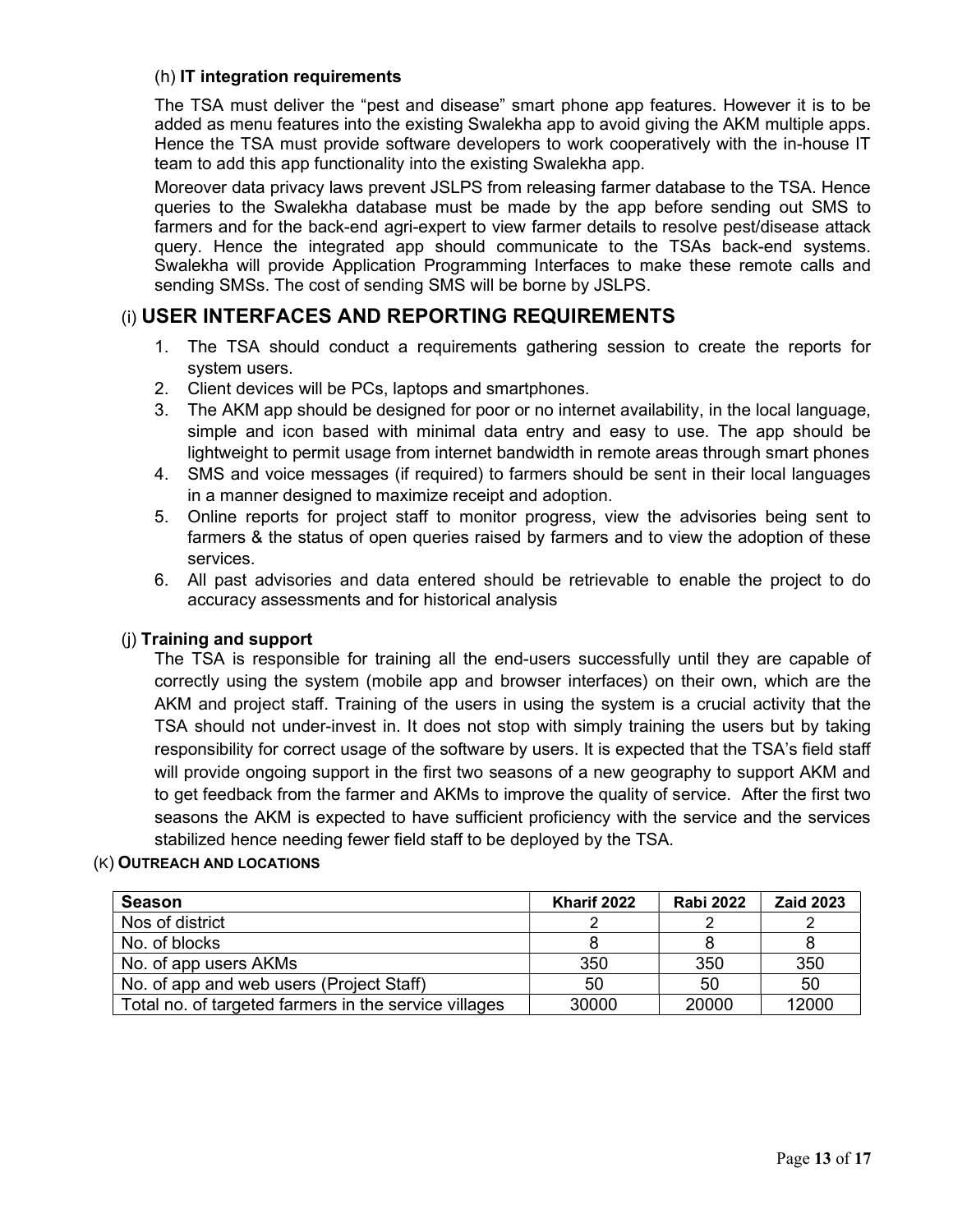# 5) Key Deliverables:

| SI.<br>No. | Component                                                                   | <b>Deliverables</b>                                                                                                                                                                                                                                                                                                                          | <b>Timeline</b>                                                                       | <b>Overall</b><br>payment in %<br>of total<br>contract value |
|------------|-----------------------------------------------------------------------------|----------------------------------------------------------------------------------------------------------------------------------------------------------------------------------------------------------------------------------------------------------------------------------------------------------------------------------------------|---------------------------------------------------------------------------------------|--------------------------------------------------------------|
| 1.         | Submission of<br>training<br>material                                       | material<br>a) Training<br>and<br>training<br>module on per crop POP<br>b) Training<br>material<br>and<br>training<br>module on AE training material                                                                                                                                                                                         | Within<br>one<br>month<br>from<br>of<br>signing<br>contract                           | 10%                                                          |
| 2.         | Training<br>on<br><b>HVA</b> concepts<br>for community<br>cadres            | 3100 Community cadres trained on<br>HVA concepts leading to participatory<br>crop planning of PGs under HVA                                                                                                                                                                                                                                  | Within<br>three<br>months<br>from<br>signing<br>of<br>contract                        | 10%                                                          |
| 3.         | Software<br>installation                                                    | Software for pest and disease app to<br>be installed on server or host on GOI<br>recognized<br>and<br>approved<br>cloud<br>infrastructure abiding standard data<br>policy and at least 400 user mobile<br>and 50 project staff                                                                                                               | Within<br>six<br>months<br>from<br>signing<br>of<br>contract                          | 5%                                                           |
| 4.         | Training<br>on<br>Crop<br>Production<br>Technologies                        | a) 3100 Community cadres trained on<br>PoP of HVA crops<br>b)5<br>Master Trainers<br>block<br>per<br>identified and duly certified by ASCI                                                                                                                                                                                                   | Within<br>six<br>months<br>from<br>signing<br>of<br>contract                          | 10%                                                          |
| 5.         | Training<br>on<br>pest<br>and<br>disease app                                | At least 400 Cadres of Ranchi and<br>a)<br>Ramgarh district and 50 project<br>staff trained on Pest and Disease<br>App.                                                                                                                                                                                                                      | Within<br>six<br>months<br>from<br>signing<br>of<br>contract                          | 5%                                                           |
| 6.         | Setting up of<br>demonstration<br>plots<br>and<br>field<br>Farmer<br>school | a) At least 2 demonstration plots per<br>PG<br>b) FFS is operational in each season<br>c) At least 10 queries per AKM raised<br>and solution provided per season<br>through app                                                                                                                                                              | After completion<br>of<br>Each<br>cropping season<br>during<br>the<br>contract period | 10%                                                          |
| 7.         | Training<br>on<br>Entrepreneurs<br>hip                                      | a) 440 Agri-Entrepreneurs trained on<br>diverse enterprises as per the<br>scope of work<br>Agri-Entrepreneurs<br>b) 440<br>duly<br>certified by NIRD&PR. (Certification<br>will help AEs to get fertilizer<br>license)                                                                                                                       | Within 9 months<br>from signing of<br>contract                                        | 10%                                                          |
| 8.         | Handholding<br>and Mentoring<br>of<br><b>Entrepreneurs</b>                  | a) At<br>least<br>10<br>diverse<br>viable<br>enterprises identified for each block<br>and aligned with FPC<br>b) Each block should have a complete<br>value-chain<br>established<br>for<br>extending AE services starting from<br>input to output<br>c) 440 Agri-Entrepreneurs on diverse<br>enterprises<br>established<br>and<br>functional | at the end of 18<br>months                                                            | 40%                                                          |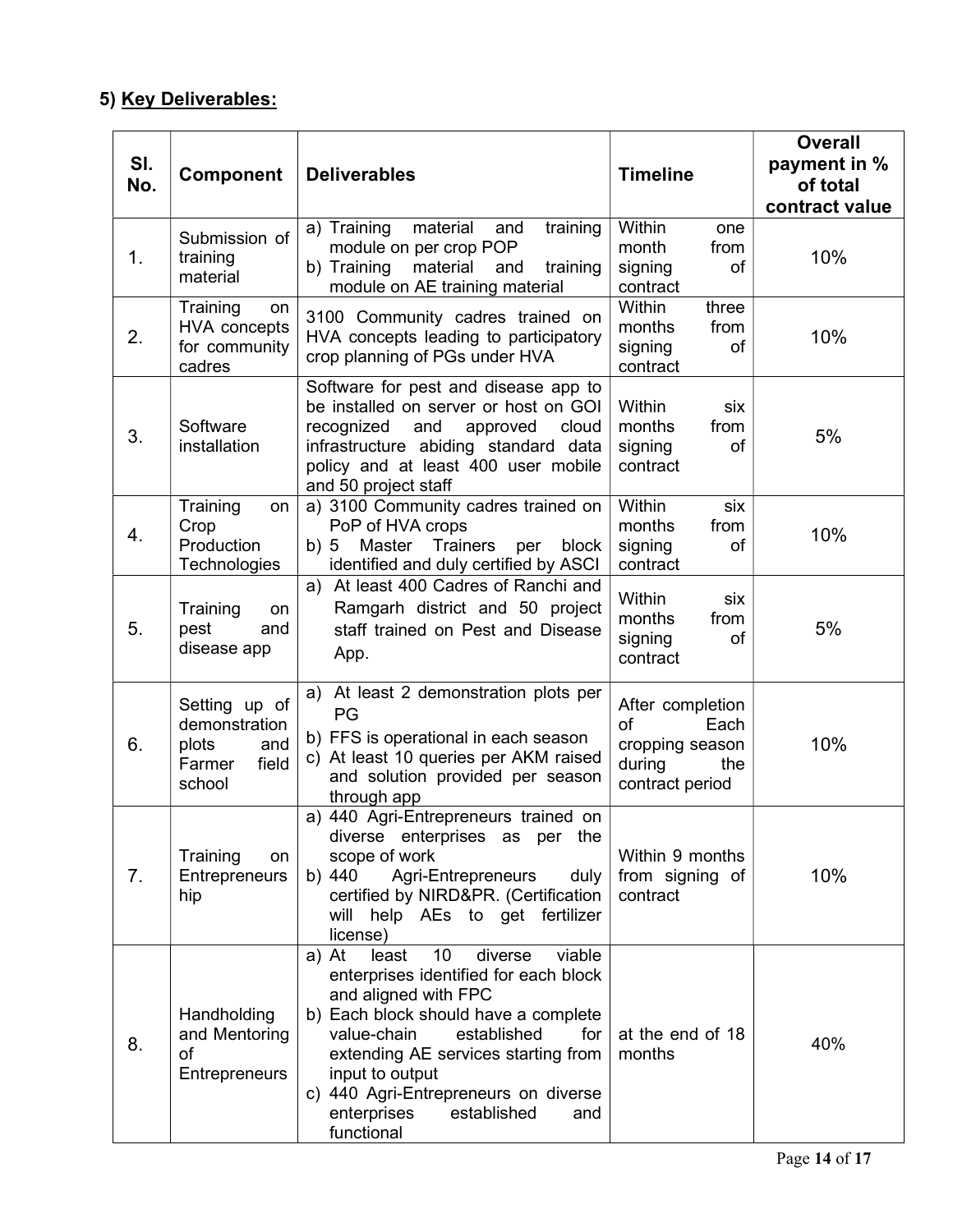# 6) Experts required for the Assignment:

| SI.<br>No. | <b>Positions</b>                                                                                          | <b>Qualifications &amp; Experience</b>                                                                                                                                                        | <b>Job Responsibility</b>                                                                                                                                                                                                                                                                                                                                                                                       | <b>Persons</b><br><b>Month</b> |  |
|------------|-----------------------------------------------------------------------------------------------------------|-----------------------------------------------------------------------------------------------------------------------------------------------------------------------------------------------|-----------------------------------------------------------------------------------------------------------------------------------------------------------------------------------------------------------------------------------------------------------------------------------------------------------------------------------------------------------------------------------------------------------------|--------------------------------|--|
|            | <b>Key Expert</b>                                                                                         |                                                                                                                                                                                               |                                                                                                                                                                                                                                                                                                                                                                                                                 |                                |  |
| 1.         | Project Lead $-$  <br>1 (Based at<br>Ranchi)                                                              | Master's degree in Agriculture or<br>RD with at least 10 years of<br>experience<br>in<br>working<br>Jharkhand<br>in Agri<br>extension<br>services                                             | Coordinate with HVA state<br>$ {\rm a})$<br>for development of<br>team<br>training materials<br>Coordinate with district team<br>in $ b\rangle$<br>in finalizing training schedule<br>in consultation with HVA<br>team at State                                                                                                                                                                                 | 18                             |  |
| 2.         | Cluster<br>Manager $-2$<br>(Based<br>at l<br>Regional<br>Level)                                           | At least 5 years of experience in<br>rural Sector with at least 3 years<br>of experience of working in<br>Jharkhand in Agriculture and<br><b>Allied Sector</b>                                | Coordinate between AEM and<br>State<br>HVA team<br>for timely<br>implementation of training at<br>block level and providing hand<br>holding support.                                                                                                                                                                                                                                                            | 36                             |  |
| 3.         | IT specialist - $ $<br>$\overline{2}$                                                                     | Post graduate degree with 10<br>years of experience in relevant<br>software technologies, domain<br>expertise, database expert and<br>deployment experience in similar<br>projects.           | One of the IT experts will be<br>engaged in developing<br>the<br>mobile version of the app while<br>the other one will be engaged in<br>developing the web version of<br>the app.                                                                                                                                                                                                                               | 12                             |  |
| 4.         | Image<br>Recognition<br>$Expert - 1$                                                                      | Post graduate degree with 10<br>years of experience in relevant<br>software<br>technologies,<br>and<br>image recognition and matching<br>experience in similar Agriculture<br>based projects. | The<br>will<br>concerned<br>be<br>responsible for creating<br>and<br>managing database of different<br>and<br>diseases<br>pest<br>and<br>symptoms related to agriculture<br>field crops                                                                                                                                                                                                                         | 6                              |  |
|            | <b>Non-Key Expert</b>                                                                                     |                                                                                                                                                                                               |                                                                                                                                                                                                                                                                                                                                                                                                                 |                                |  |
| 5.         | Agri<br>Entrepreneur<br>Mentor<br>$-20$<br>(District<br>wise<br>location<br>provided<br>in<br>Annexure I) | M. Sc (Ag) or B.Sc (Ag) with at<br>least 2-3 year of experience with<br>experience<br>of<br>working<br>in<br><b>Agriculture and Allied Sector</b>                                             | a) Conduct training of HVA<br>on JOHAR<br><b>HVA</b><br>Cadres<br>Concept<br>b) Conduct training of HVA<br>Cadres on Crop PoP<br>c) Conduct field visit to access<br>crop field status and provide<br>necessary support<br>d) Selection of AEs.<br>e) Train and support AKMs in<br>using app in raising and<br>closing alerts, interpreting<br>messages with special focus<br>to Ranchi and Ramgarh<br>district | 360                            |  |
| 6.         | <b>Backend</b><br>Agriculture<br>Expert/<br>Training<br>Coordinator -<br>4                                | or ABM (regular<br>B.Sc<br>(Ag)<br>course from reputed college) with<br>at least 5-6 year of experience<br>with experience of working in<br>Agriculture enterprises and Allied<br>Sector      | Conduct training of AEs<br>on<br>Agriculture<br>scenario<br>and<br>Enterprise development.<br>Lead<br>the advisories,<br>preparing<br>for<br>answering farmer' queries and<br>for<br>supporting<br>the<br>implementation<br>team<br>with<br>domain expertise                                                                                                                                                    | 72                             |  |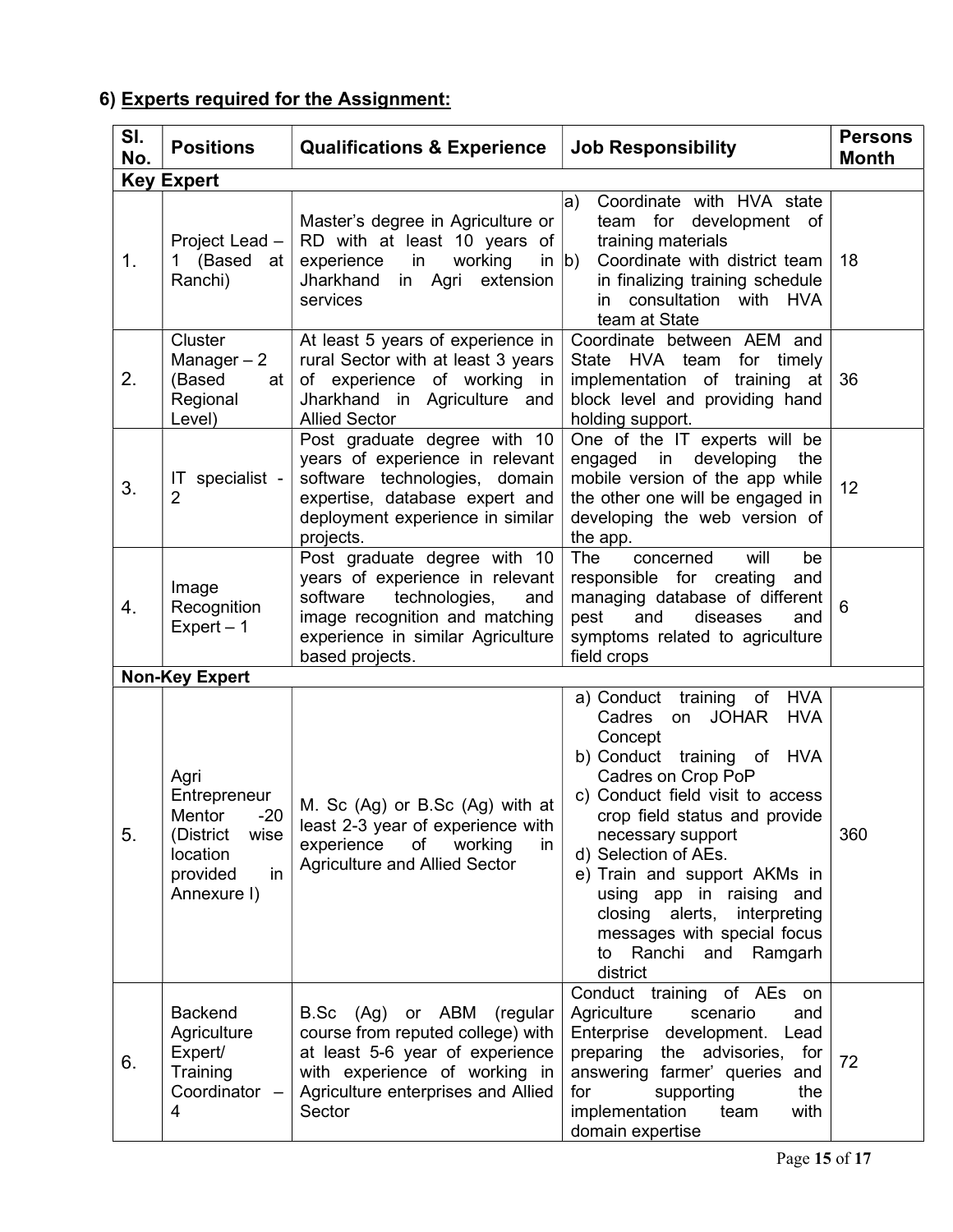# 7) Data services and facilities to be provided:

- a) The list of AKMs and Sr. AKMs across 13 HVA districts
- b) Facilities for organizing training programs at block levels
- c) JOHAR will provide all POP developed under HVA
- d) JOHAR will facilitate TSA to work with HVA team and KMC team, JSLPS in developing the training modules, if required.
- e) All campaigning/education materials in effective forms either printed or digital will be prepared by TSA and reproduced by JOHAR.

## 8) Reporting arrangements:

- a) Inception Report within one month of the MOU
- b) Monthly report Within first week of the following month
- c) Training Evaluation reports for HVA community cadres
- d) Training evaluation reports for AE trainings
- e) Quarterly report on query raised and solution advised
- f) MIS based report on software installation
- g) Quarterly report on comparative analysis of report accuracy Manual advisory vs automated response.
- h) 5 Case studies/ learning notes each quarter.
- i) Final Report Within one month of the contract closure date

# 9) Duration of the assignment:

The total duration of the assignment will be 18 months. However, on basis the requirement of JSLPS and performance of the TSA, the contract may be extended.

# 10) Monitoring and reporting arrangements:

The deliverables will be monitored by a review committee constituted by JSLPS. Reviews shall be carried out on quarterly basis; however, frequency of review meetings can be changed as per the need.

-\*\*\*\*\*-